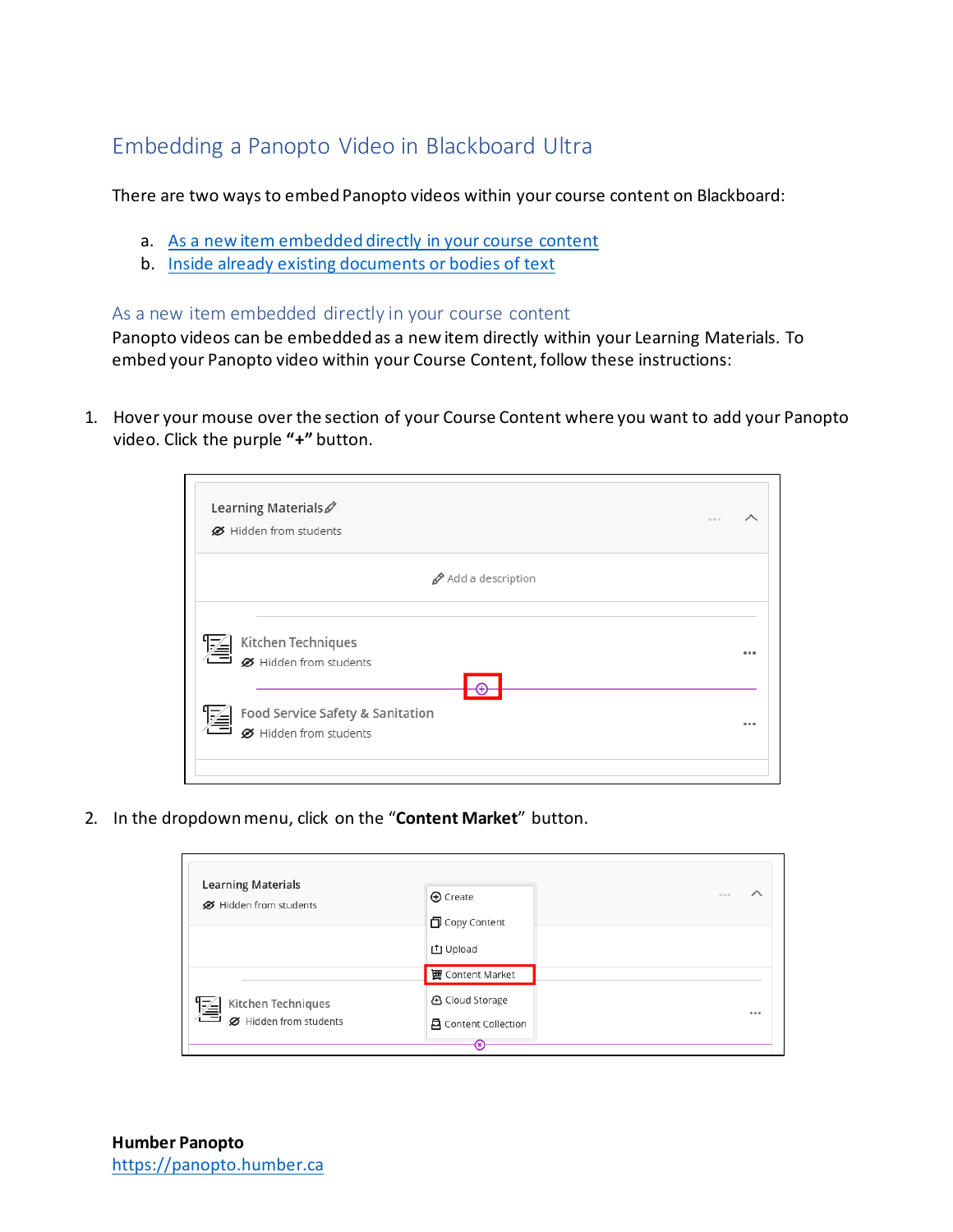3. Click on **"Panopto Embed – Ultra View."**

| $\overline{D}$         |                                             |                                                             |                                                        |
|------------------------|---------------------------------------------|-------------------------------------------------------------|--------------------------------------------------------|
| MyOpenMath<br>$\oplus$ | <b>Panopto Embed -</b><br><b>Ultra View</b> | <b>Panopto Portal -</b><br><b>Ultra View</b><br>$_{\oplus}$ | Panopto Quiz -<br><b>Original View</b><br>$\bm \oplus$ |

4. On the left-hand side of the screen, select the radio button beside the video you want to embed, if it is located within your Blackboard Course Folder.

To embed videos from within your My Folder, click in the bar above the **"Choose"** tab to navigate to another folder within your Panopto account. Use the **"Chevrons"** to reveal your subfolders.



| Choose a folder or start typing to search             |  |
|-------------------------------------------------------|--|
| Everything                                            |  |
| Quick access                                          |  |
| <b>• Assignment #1 [assignments]</b> in Assignment #1 |  |
| My Folder                                             |  |
| <b>B</b> SBXU N01108676 V1 S21                        |  |
| All folders                                           |  |
| My Folder                                             |  |
| <b>Test Demonstration</b>                             |  |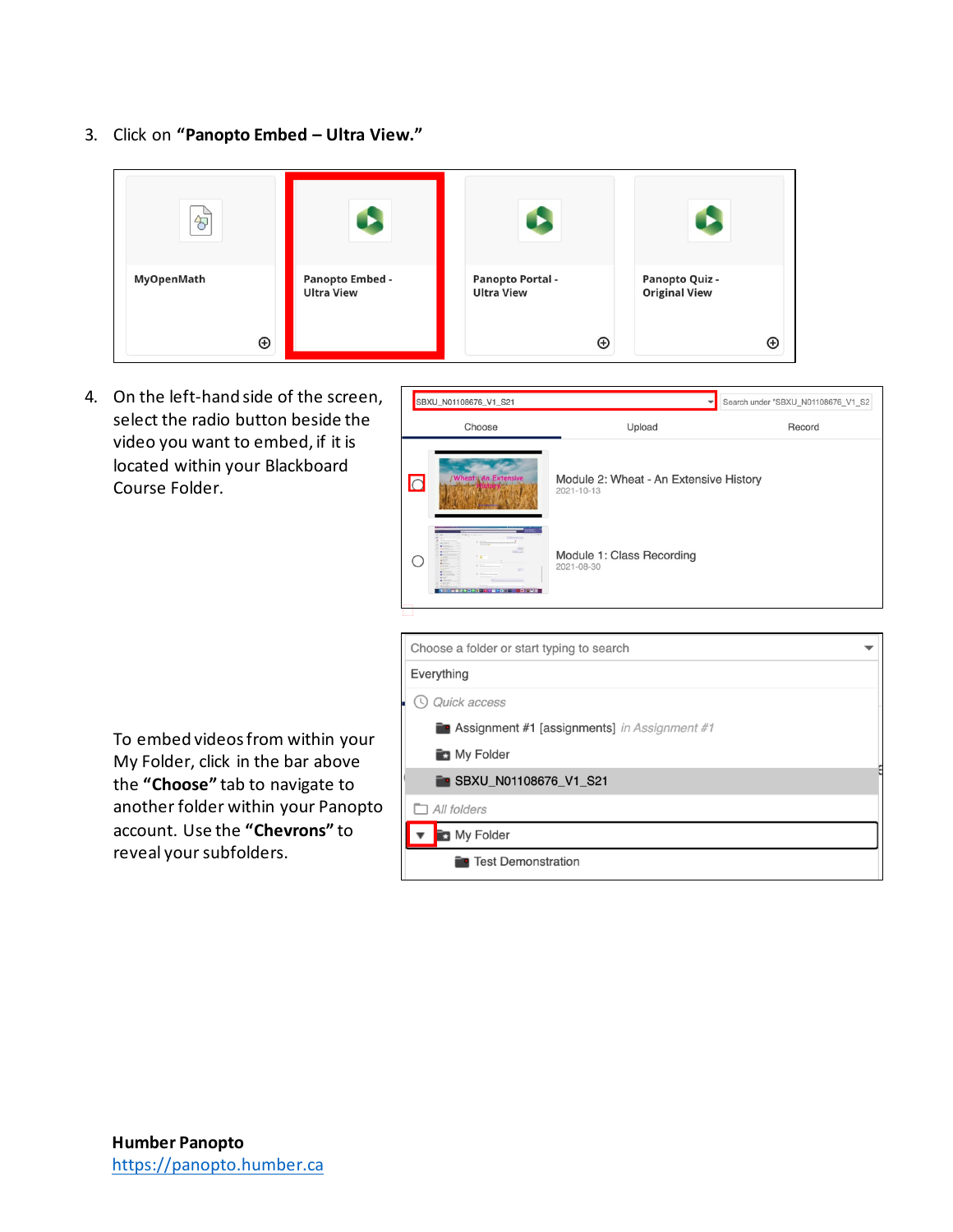5. Then, in the bottom right of the screen, click the **"Insert"** button.



Congratulations, your video is now embedded within your Course Content in Blackboard.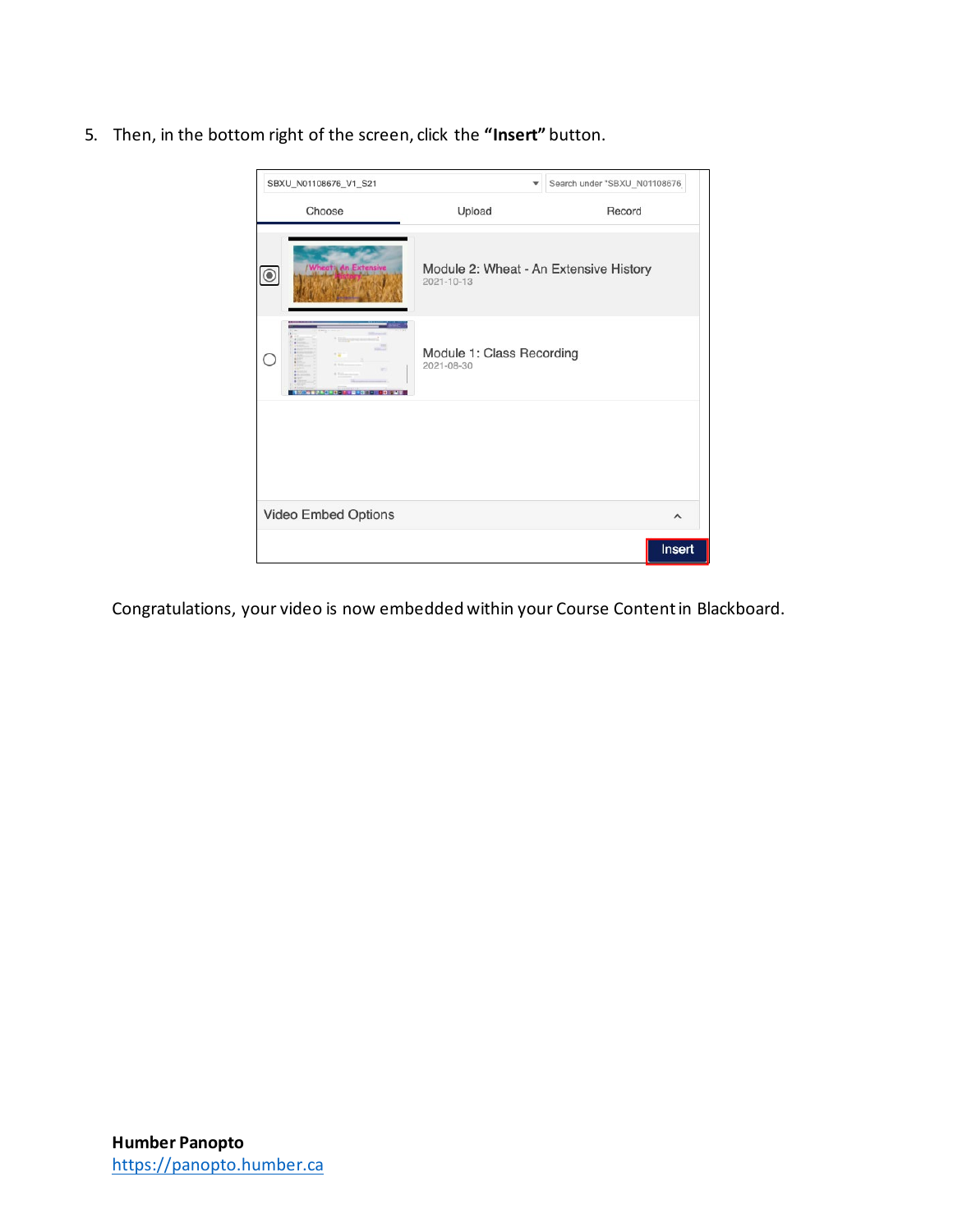## <span id="page-3-0"></span>Inside already existing documents or bodies of text

You can embed Panopto videos within almost any existing body of text within Blackboard Ultra. For example, you can embed Panopto Videos within Documents, Tests, Assignment Instructions, Discussion Posts and Journals. To embed your Panopto video, follow these instructions:

- 1. Open the Blackboard item (i.e. a document, discussion, etc.) you wish to embed your video into.
- 2. From the Content Editor toolbar, click on the **"+"** button. Then, from the dropdown menu, select **"LTI item."**

| Lorem ipsum dolor sit amet, consectetur adiniscing elit. Mauris est mi, egestas nec imi for Math<br>tellus. Etiam gravida non ex eget ullamcorper. Donec in convallis justo, vitae dictum felis. V | s vitae<br>massa                         |
|----------------------------------------------------------------------------------------------------------------------------------------------------------------------------------------------------|------------------------------------------|
| pharetra dictum. Duis vulputate erat quis erat tempus, at facilisis neque eleifend. In ultri co Image<br>risus porta non. Curabitur ultrices eleifend odio, eget ultrices ex commodo vel. Nullam   | <i><u><b>Littices</b></u></i><br>¿ vitae |
| vestibulum gu, yebicula vitae dolor. Vivamus molestie augue nec nisl molestie, et varius<br>⊪<br>Media<br>neque pharetra, pharetra massa ac, laoreet nibh. Praesent sed venenatis velit. Vestibul  | jtur id<br>Lue, in                       |
| conque erat. Vivamus eu augue quis sapien tincidunt rutrum.<br>同 YouTube video                                                                                                                     |                                          |
| <b>4</b> Cloud storage<br>Vestibulum lorem elit, bibendum non sapien vitae, molestie dapibus eros. Vestibulum aliqu                                                                                | bortis.                                  |
| Praesent eu justo magna. Phasellus quis blandit odio. Eusce bibendum diam ligula, sed<br>T田.<br>LTI item<br>Donec congue dictum ligula, non vulputate arcu maximus nec. Sed gravida at mauris ut m | lis vel.                                 |
|                                                                                                                                                                                                    |                                          |

## 3. Select **"Panopto Embed – Ultra View."**

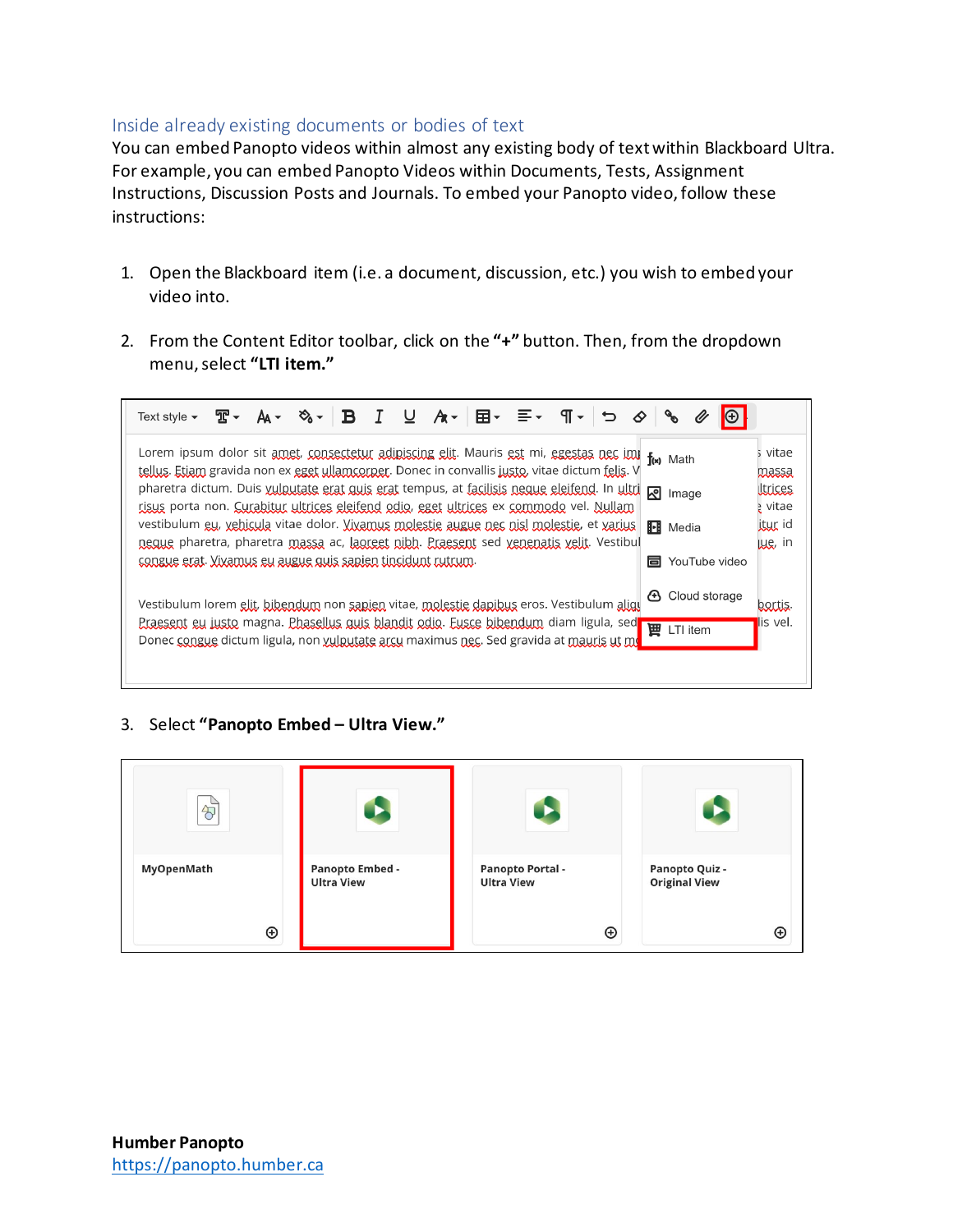4. On the left-hand side of the screen, select the radio button beside the video you want to embed. By default, your Blackboard Course Folder videos will be displayed.



To embed videos from within your My Folder, select the dropdown menu above the **"Choose"** tab to navigate to another folder within your Panopto account. Use the **"Chevrons"** to reveal your subfolders.

| Choose a folder or start typing to search      |  |
|------------------------------------------------|--|
| Everything                                     |  |
| Quick access                                   |  |
| ■ Assignment #1 [assignments] in Assignment #1 |  |
| My Folder                                      |  |
| <b>B</b> SBXU_N01108676_V1_S21                 |  |
| $\Box$ All folders                             |  |
| My Folder                                      |  |
| <b>Test Demonstration</b>                      |  |